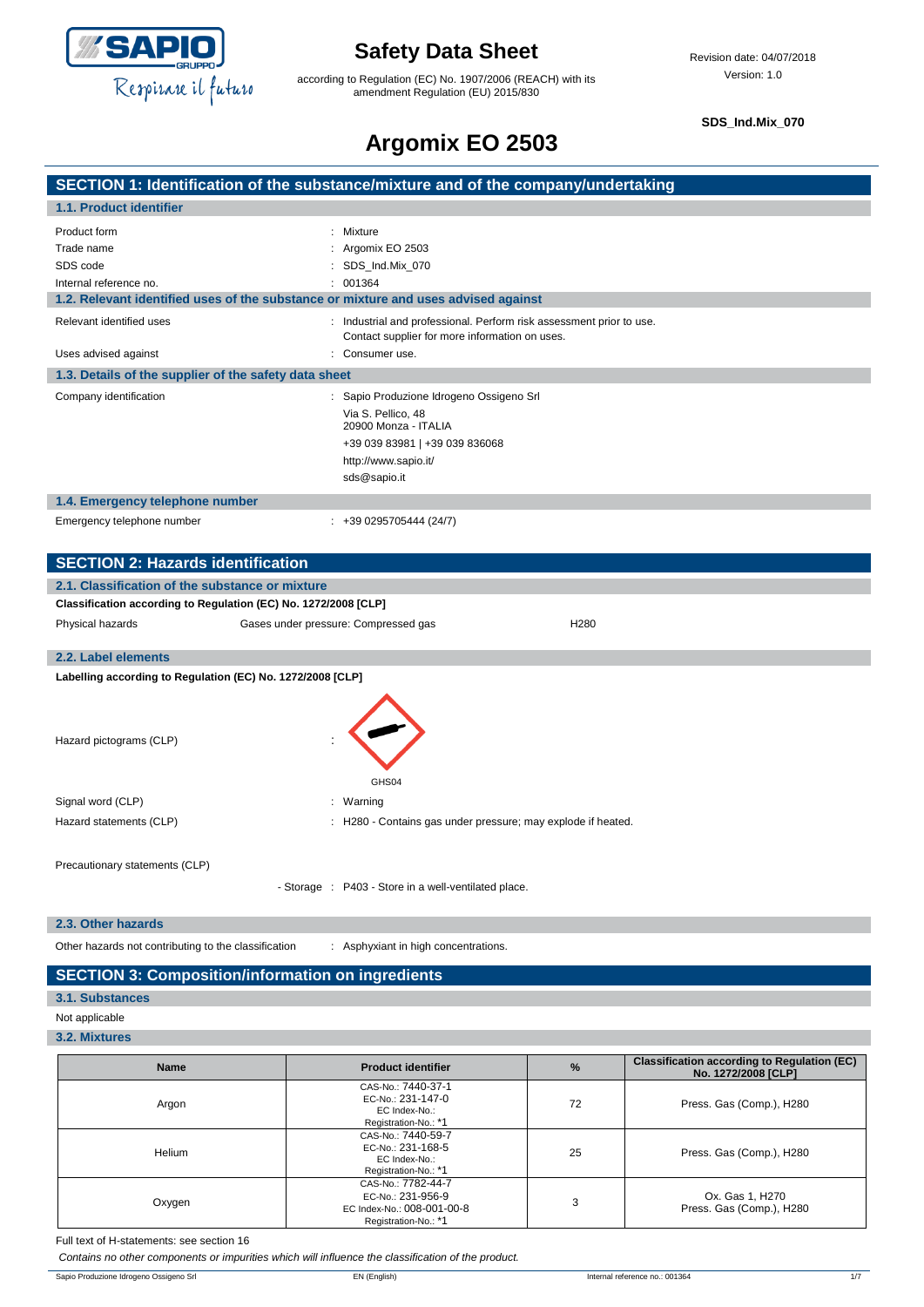

according to Regulation (EC) No. 1907/2006 (REACH) with its amendment Regulation (EU) 2015/830

**SDS\_Ind.Mix\_070**

# **Argomix EO 2503**

|  | *1: Listed in Annex IV / V REACH, exempted from registration. |  |  |  |
|--|---------------------------------------------------------------|--|--|--|
|--|---------------------------------------------------------------|--|--|--|

*\*2: Registration deadline not expired.*

*\*3: Registration not required: Substance manufactured or imported < 1t/y.*

| <b>SECTION 4: First aid measures</b>                             |                                                                                                                                                                                               |  |  |  |
|------------------------------------------------------------------|-----------------------------------------------------------------------------------------------------------------------------------------------------------------------------------------------|--|--|--|
| 4.1. Description of first aid measures                           |                                                                                                                                                                                               |  |  |  |
| - Inhalation                                                     | : Remove victim to uncontaminated area wearing self contained breathing apparatus. Keep victim warm and<br>rested. Call a doctor. Perform cardiopulmonary resuscitation if breathing stopped. |  |  |  |
| - Skin contact                                                   | : Adverse effects not expected from this product.                                                                                                                                             |  |  |  |
| - Eye contact                                                    | : Adverse effects not expected from this product.                                                                                                                                             |  |  |  |
| - Ingestion                                                      | : Ingestion is not considered a potential route of exposure.                                                                                                                                  |  |  |  |
| 4.2. Most important symptoms and effects, both acute and delayed |                                                                                                                                                                                               |  |  |  |
|                                                                  | In high concentrations may cause asphyxiation. Symptoms may include loss of mobility/consciousness.<br>Victim may not be aware of asphyxiation.<br>Refer to section 11.                       |  |  |  |

#### **4.3. Indication of any immediate medical attention and special treatment needed**

None.

| <b>SECTION 5: Firefighting measures</b>                    |                                                                                                                                                                                                                                                                                                                                                                                                                                                                                                   |
|------------------------------------------------------------|---------------------------------------------------------------------------------------------------------------------------------------------------------------------------------------------------------------------------------------------------------------------------------------------------------------------------------------------------------------------------------------------------------------------------------------------------------------------------------------------------|
| 5.1. Extinguishing media                                   |                                                                                                                                                                                                                                                                                                                                                                                                                                                                                                   |
| - Suitable extinguishing media                             | : Water spray or fog.                                                                                                                                                                                                                                                                                                                                                                                                                                                                             |
| - Unsuitable extinguishing media                           | : Do not use water jet to extinguish.                                                                                                                                                                                                                                                                                                                                                                                                                                                             |
| 5.2. Special hazards arising from the substance or mixture |                                                                                                                                                                                                                                                                                                                                                                                                                                                                                                   |
| Specific hazards                                           | : Exposure to fire may cause containers to rupture/explode.                                                                                                                                                                                                                                                                                                                                                                                                                                       |
| Hazardous combustion products                              | : None.                                                                                                                                                                                                                                                                                                                                                                                                                                                                                           |
| 5.3. Advice for firefighters                               |                                                                                                                                                                                                                                                                                                                                                                                                                                                                                                   |
| Specific methods                                           | : Use fire control measures appropriate for the surrounding fire. Exposure to fire and heat radiation may cause<br>gas receptacles to rupture. Cool endangered receptacles with water spray jet from a protected position.<br>Prevent water used in emergency cases from entering sewers and drainage systems.<br>If possible, stop flow of product.<br>Use water spray or fog to knock down fire fumes if possible.<br>Move containers away from the fire area if this can be done without risk. |
| Special protective equipment for fire fighters             | : In confined space use self-contained breathing apparatus.<br>Standard protective clothing and equipment (Self Contained Breathing Apparatus) for fire fighters.<br>Standard EN 137 - Self-contained open-circuit compressed air breathing apparatus with full face mask.<br>Standard EN 469 - Protective clothing for firefighters. Standard - EN 659: Protective gloves for firefighters.                                                                                                      |

| <b>SECTION 6: Accidental release measures</b>                            |                                                                                                                                                                                                                                                                                                                              |  |  |  |
|--------------------------------------------------------------------------|------------------------------------------------------------------------------------------------------------------------------------------------------------------------------------------------------------------------------------------------------------------------------------------------------------------------------|--|--|--|
| 6.1. Personal precautions, protective equipment and emergency procedures |                                                                                                                                                                                                                                                                                                                              |  |  |  |
|                                                                          | Try to stop release.<br>Evacuate area.<br>Wear self-contained breathing apparatus when entering area unless atmosphere is proved to be safe.<br>Ensure adequate air ventilation.<br>Act in accordance with local emergency plan.<br>Stay upwind.<br>Oxygen detectors should be used when asphyxiating gases may be released. |  |  |  |
| <b>6.2. Environmental precautions</b>                                    |                                                                                                                                                                                                                                                                                                                              |  |  |  |
|                                                                          | Try to stop release.                                                                                                                                                                                                                                                                                                         |  |  |  |
| 6.3. Methods and material for containment and cleaning up                |                                                                                                                                                                                                                                                                                                                              |  |  |  |
|                                                                          | Ventilate area.                                                                                                                                                                                                                                                                                                              |  |  |  |
| 6.4. Reference to other sections                                         |                                                                                                                                                                                                                                                                                                                              |  |  |  |
|                                                                          | See also sections 8 and 13.                                                                                                                                                                                                                                                                                                  |  |  |  |
| <b>SECTION 7: Handling and storage</b>                                   |                                                                                                                                                                                                                                                                                                                              |  |  |  |
| 7.1. Precautions for safe handling                                       |                                                                                                                                                                                                                                                                                                                              |  |  |  |

| Safe use of the product | The product must be handled in accordance with good industrial hygiene and safety procedures. |
|-------------------------|-----------------------------------------------------------------------------------------------|
|                         | Only experienced and properly instructed persons should handle gases under pressure.          |
|                         | Consider pressure relief device(s) in gas installations.                                      |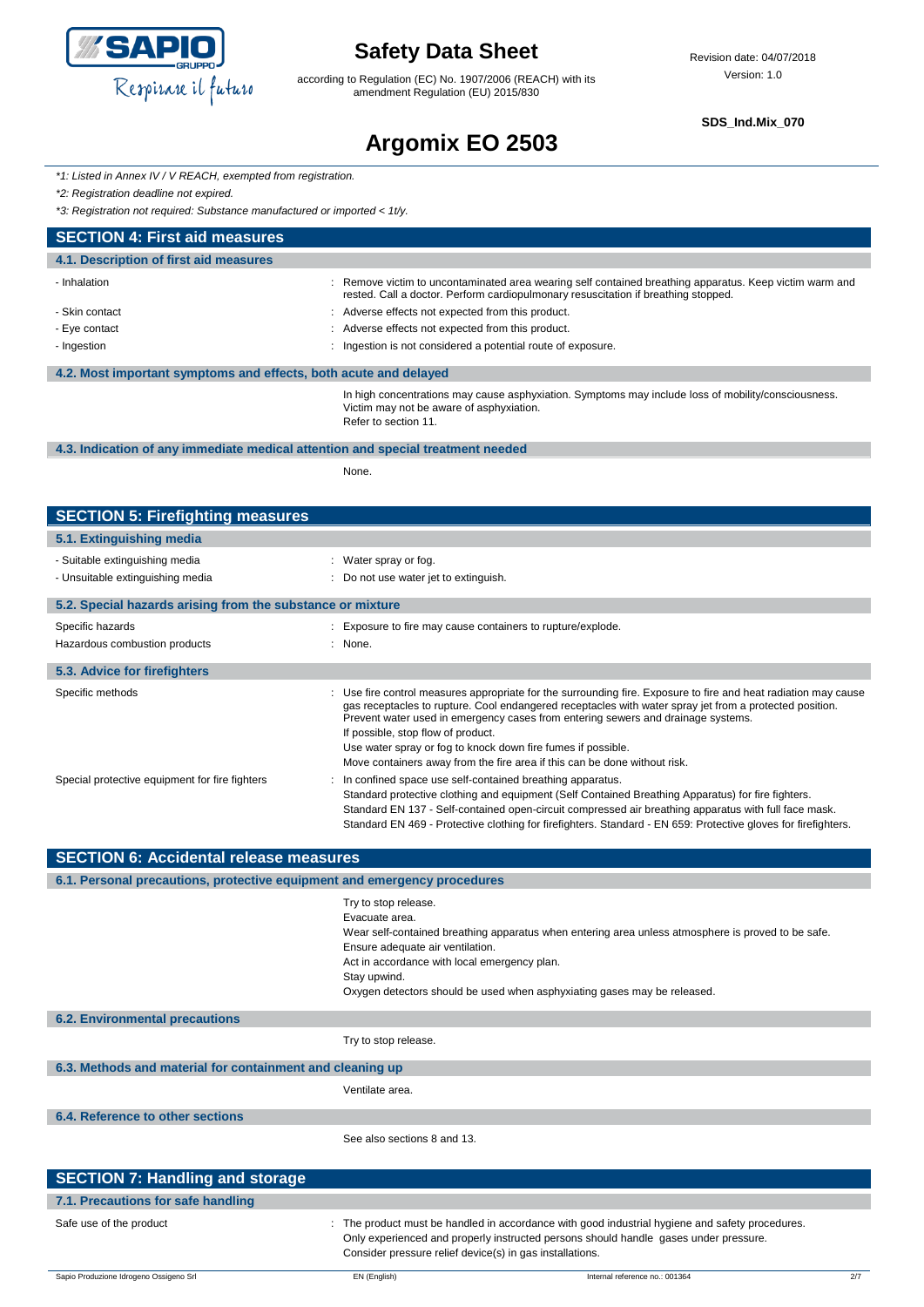

according to Regulation (EC) No. 1907/2006 (REACH) with its amendment Regulation (EU) 2015/830

### **SDS\_Ind.Mix\_070**

|                                                                   | Argomix EO 2503                                                                                                                                                                                                                                                                                                                                                                                                                                                                                                                                                                                                                                                                                                                                                                                                                                                                                                                                                                                                                                                                                                                                                                                                                                                                                                                                                                                             |
|-------------------------------------------------------------------|-------------------------------------------------------------------------------------------------------------------------------------------------------------------------------------------------------------------------------------------------------------------------------------------------------------------------------------------------------------------------------------------------------------------------------------------------------------------------------------------------------------------------------------------------------------------------------------------------------------------------------------------------------------------------------------------------------------------------------------------------------------------------------------------------------------------------------------------------------------------------------------------------------------------------------------------------------------------------------------------------------------------------------------------------------------------------------------------------------------------------------------------------------------------------------------------------------------------------------------------------------------------------------------------------------------------------------------------------------------------------------------------------------------|
|                                                                   | Ensure the complete gas system was (or is regularily) checked for leaks before use.<br>Do not smoke while handling product.<br>Use only properly specified equipment which is suitable for this product, its supply pressure and temperature.<br>Contact your gas supplier if in doubt.<br>Avoid suck back of water, acid and alkalis.<br>Do not breathe gas.<br>Avoid release of product into atmosphere.                                                                                                                                                                                                                                                                                                                                                                                                                                                                                                                                                                                                                                                                                                                                                                                                                                                                                                                                                                                                  |
| Safe handling of the gas receptacle                               | Do not allow backfeed into the container.<br>Protect receptacles from physical damage; do not drag, roll, slide or drop.<br>When moving receptacles, even for short distances, use a cart (trolley, hand truck, etc.) designed to<br>transport receptacles.<br>Leave valve protection caps in place until the container has been secured against either a wall or bench or<br>placed in a container stand and is ready for use.<br>If user experiences any difficulty operating receptacle valve discontinue use and contact supplier.<br>Never attempt to repair or modify container valves or safety relief devices.<br>Damaged valves should be reported immediately to the supplier.<br>Keep container valve outlets clean and free from contaminants particularly oil and water.<br>Replace valve outlet caps or plugs and container caps where supplied as soon as container is disconnected<br>from equipment.<br>Close container valve after each use and when empty, even if still connected to equipment.<br>Never attempt to transfer gases from one container to another.<br>Never use direct flame or electrical heating devices to raise the pressure of a container.<br>Do not remove or deface labels provided by the supplier for the identification of the receptacle contents.<br>Suck back of water into the container must be prevented.<br>Open valve slowly to avoid pressure shock. |
| 7.2. Conditions for safe storage, including any incompatibilities |                                                                                                                                                                                                                                                                                                                                                                                                                                                                                                                                                                                                                                                                                                                                                                                                                                                                                                                                                                                                                                                                                                                                                                                                                                                                                                                                                                                                             |
|                                                                   | Observe all regulations and local requirements regarding storage of containers.<br>Containers should not be stored in conditions likely to encourage corrosion.<br>Container valve guards or caps should be in place.<br>Containers should be stored in the vertical position and properly secured to prevent them from falling over.<br>Stored containers should be periodically checked for general condition and leakage.<br>Keep container below 50°C in a well ventilated place.<br>Store containers in location free from fire risk and away from sources of heat and ignition.<br>Keep away from combustible materials.                                                                                                                                                                                                                                                                                                                                                                                                                                                                                                                                                                                                                                                                                                                                                                              |

**7.3. Specific end use(s)**

None.

| <b>SECTION 8: Exposure controls/personal protection</b>                   |                                                     |                                                                                                                                                                                                                                                                                       |  |
|---------------------------------------------------------------------------|-----------------------------------------------------|---------------------------------------------------------------------------------------------------------------------------------------------------------------------------------------------------------------------------------------------------------------------------------------|--|
| 8.1. Control parameters                                                   |                                                     |                                                                                                                                                                                                                                                                                       |  |
| OEL (Occupational Exposure Limits)                                        | None available.                                     |                                                                                                                                                                                                                                                                                       |  |
| DNEL (Derived-No Effect Level)                                            | None available.                                     |                                                                                                                                                                                                                                                                                       |  |
| PNEC (Predicted No-Effect Concentration)                                  | None available.                                     |                                                                                                                                                                                                                                                                                       |  |
| <b>8.2. Exposure controls</b>                                             |                                                     |                                                                                                                                                                                                                                                                                       |  |
| 8.2.1. Appropriate engineering controls                                   |                                                     |                                                                                                                                                                                                                                                                                       |  |
| 8.2.2. Individual protection measures, e.g. personal protective equipment |                                                     | Provide adequate general and local exhaust ventilation.<br>Systems under pressure should be regularily checked for leakages.<br>Oxygen detectors should be used when asphyxiating gases may be released.<br>Consider the use of a work permit system e.g. for maintenance activities. |  |
|                                                                           | should be considered:                               | A risk assessment should be conducted and documented in each work area to assess the risks related to the<br>use of the product and to select the PPE that matches the relevant risk. The following recommendations                                                                   |  |
|                                                                           |                                                     | PPE compliant to the recommended EN/ISO standards should be selected.                                                                                                                                                                                                                 |  |
| • Eye/face protection                                                     | Wear safety glasses with side shields.              |                                                                                                                                                                                                                                                                                       |  |
|                                                                           |                                                     | Standard EN 166 - Personal eye-protection - specifications.                                                                                                                                                                                                                           |  |
| • Skin protection                                                         |                                                     |                                                                                                                                                                                                                                                                                       |  |
| - Hand protection                                                         | : Wear working gloves when handling gas containers. |                                                                                                                                                                                                                                                                                       |  |
|                                                                           |                                                     | Standard EN 388 - Protective gloves against mechanical risk.                                                                                                                                                                                                                          |  |
| - Other                                                                   | : Wear safety shoes while handling containers.      |                                                                                                                                                                                                                                                                                       |  |
|                                                                           |                                                     | Standard EN ISO 20345 - Personal protective equipment - Safety footwear.                                                                                                                                                                                                              |  |
| • Respiratory protection                                                  | deficient atmospheres.                              | Self contained breathing apparatus (SCBA) or positive pressure airline with mask are to be used in oxygen-                                                                                                                                                                            |  |
|                                                                           |                                                     | Standard EN 137 - Self-contained open-circuit compressed air breathing apparatus with full face mask.                                                                                                                                                                                 |  |
| • Thermal hazards                                                         | None in addition to the above sections.             |                                                                                                                                                                                                                                                                                       |  |
| Sapio Produzione Idrogeno Ossigeno Srl                                    | EN (English)                                        | Internal reference no.: 001364<br>3/7                                                                                                                                                                                                                                                 |  |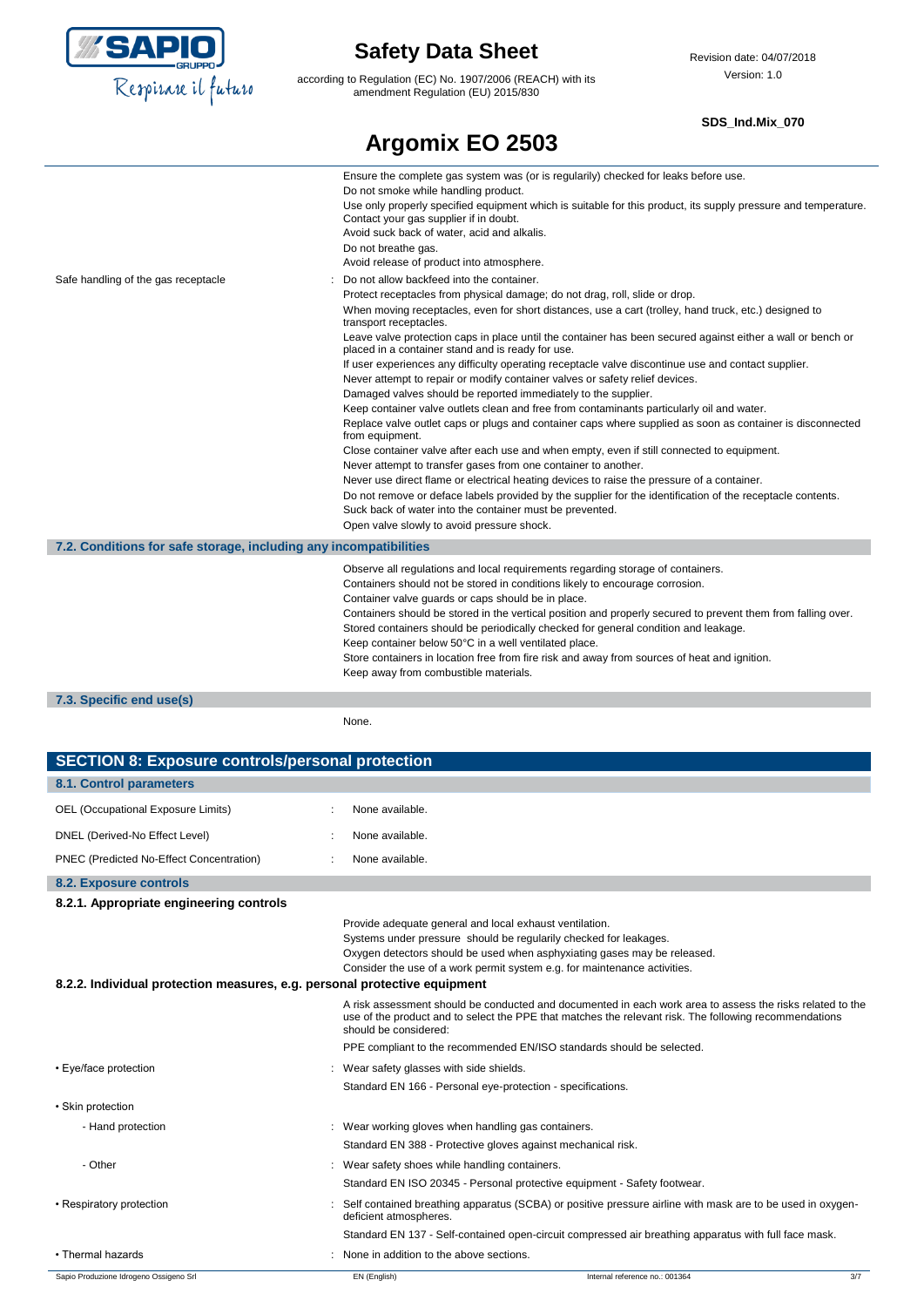

according to Regulation (EC) No. 1907/2006 (REACH) with its amendment Regulation (EU) 2015/830

**SDS\_Ind.Mix\_070**

# **Argomix EO 2503**

### **8.2.3. Environmental exposure controls**

None necessary.

| <b>SECTION 9: Physical and chemical properties</b>         |                                                                                                      |  |
|------------------------------------------------------------|------------------------------------------------------------------------------------------------------|--|
| 9.1. Information on basic physical and chemical properties |                                                                                                      |  |
| Appearance                                                 |                                                                                                      |  |
| Physical state at 20°C / 101.3kPa<br>$\bullet$             | Gas<br>$\ddot{\phantom{a}}$                                                                          |  |
| Colour<br>٠                                                | Mixture contains one or more component(s) which have the following colour(s):<br>Colourless.         |  |
| Odour                                                      | Odourless.<br>$\ddot{\phantom{a}}$                                                                   |  |
| Odour threshold                                            | Odour threshold is subjective and inadequate to warn of overexposure.                                |  |
| pH                                                         | Not applicable for gases and gas mixtures.<br>÷                                                      |  |
| Melting point / Freezing point                             | Not applicable for gas mixtures.<br>$\ddot{\phantom{a}}$                                             |  |
| Boiling point                                              | Not applicable for gas mixtures.                                                                     |  |
| Flash point                                                | Not applicable for gases and gas mixtures.                                                           |  |
| Evaporation rate                                           | Not applicable for gases and gas mixtures.                                                           |  |
| Flammability (solid, gas)                                  | Non flammable.                                                                                       |  |
| <b>Explosive limits</b>                                    | Non flammable.                                                                                       |  |
| Vapour pressure [20°C]                                     | Not applicable.                                                                                      |  |
| Vapour pressure [50°C]                                     | Not applicable.                                                                                      |  |
| Vapour density                                             | Not applicable.                                                                                      |  |
| Relative density, gas (air=1)                              | Lighter or similar to air.                                                                           |  |
| Partition coefficient n-octanol/water (Log Kow)            | Not applicable for gas mixtures.                                                                     |  |
| Auto-ignition temperature                                  | Non flammable.                                                                                       |  |
| Decomposition temperature                                  | Not applicable.                                                                                      |  |
| Viscosity                                                  | No reliable data available.                                                                          |  |
| <b>Explosive properties</b>                                | Not applicable.                                                                                      |  |
| Oxidising properties                                       | Not applicable.                                                                                      |  |
| 9.2. Other information                                     |                                                                                                      |  |
| Molar mass                                                 | : Not applicable for gas mixtures.                                                                   |  |
| Other data                                                 | : None.                                                                                              |  |
| <b>SECTION 10: Stability and reactivity</b>                |                                                                                                      |  |
| 10.1. Reactivity                                           |                                                                                                      |  |
|                                                            | No reactivity hazard other than the effects described in sub-sections below.                         |  |
| 10.2. Chemical stability                                   |                                                                                                      |  |
|                                                            | Stable under normal conditions.                                                                      |  |
| 10.3. Possibility of hazardous reactions                   |                                                                                                      |  |
|                                                            | None.                                                                                                |  |
|                                                            |                                                                                                      |  |
| 10.4. Conditions to avoid                                  |                                                                                                      |  |
|                                                            | Avoid moisture in installation systems.                                                              |  |
| 10.5. Incompatible materials                               |                                                                                                      |  |
|                                                            | None.                                                                                                |  |
|                                                            | For additional information on compatibility refer to ISO 11114.                                      |  |
| 10.6. Hazardous decomposition products                     |                                                                                                      |  |
|                                                            | Under normal conditions of storage and use, hazardous decomposition products should not be produced. |  |

| <b>SECTION 11: Toxicological information</b>  |  |  |  |  |
|-----------------------------------------------|--|--|--|--|
|                                               |  |  |  |  |
| : No toxicological effects from this product. |  |  |  |  |
| : No known effects from this product.         |  |  |  |  |
| : No known effects from this product.         |  |  |  |  |
| : No known effects from this product.         |  |  |  |  |
| : No known effects from this product.         |  |  |  |  |
| : No known effects from this product.         |  |  |  |  |
| : No known effects from this product.         |  |  |  |  |
| : No known effects from this product.         |  |  |  |  |
| : No known effects from this product.         |  |  |  |  |
|                                               |  |  |  |  |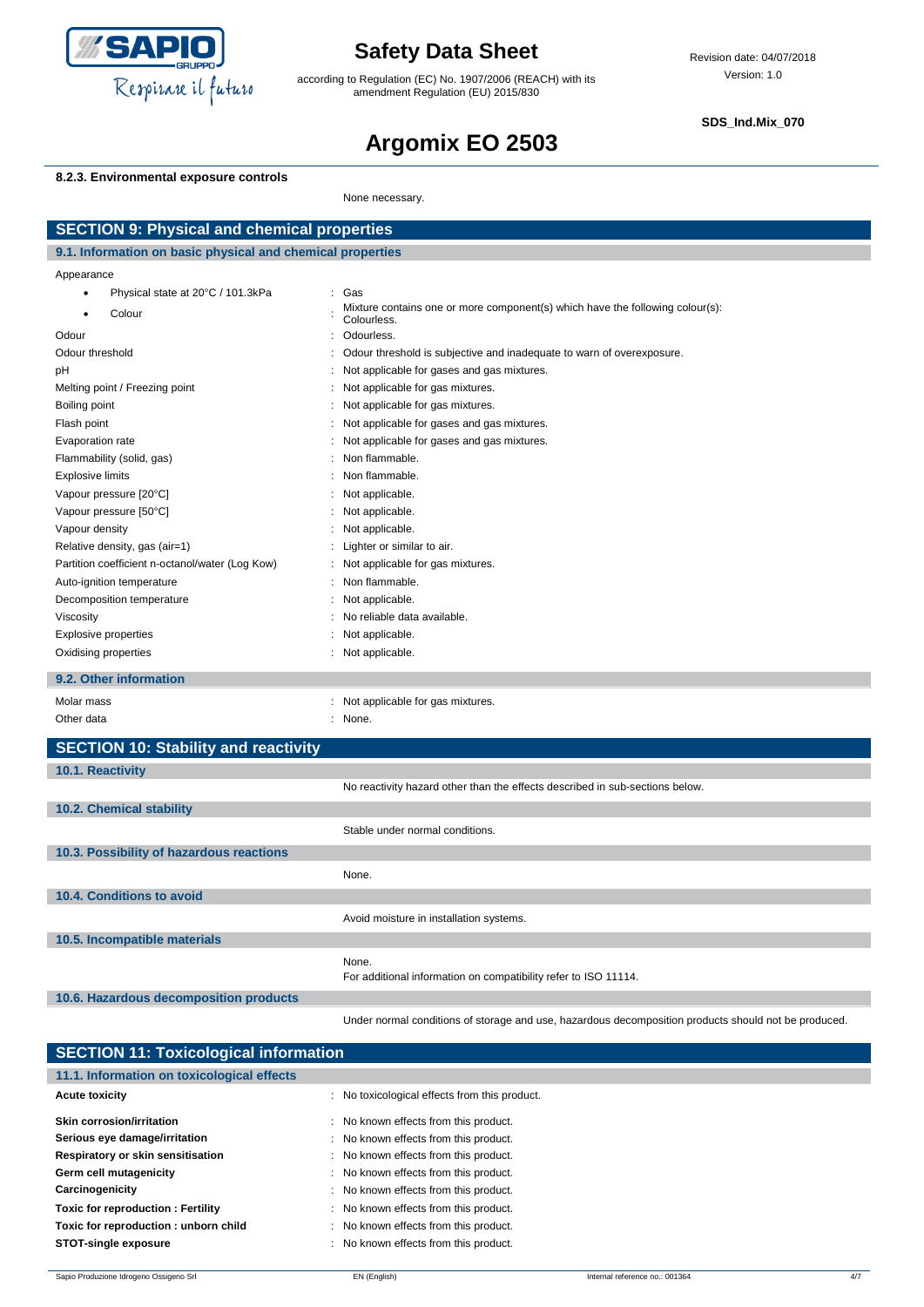

according to Regulation (EC) No. 1907/2006 (REACH) with its amendment Regulation (EU) 2015/830

**SDS\_Ind.Mix\_070**

## **Argomix EO 2503**

| STOT-repeated exposure  |  |
|-------------------------|--|
| A colorado e localizado |  |

- **STOT-repeated exposure** : No known effects from this product.
- Aspiration hazard<br> **Aspiration hazard in the set of the set of the set of the set of the set of the set of the set of the set of the set of the set of the set of the set of the set of the set of the set of the set of the**

| <b>SECTION 12: Ecological information</b>                               |                                                                                                                                 |
|-------------------------------------------------------------------------|---------------------------------------------------------------------------------------------------------------------------------|
| 12.1. Toxicity                                                          |                                                                                                                                 |
|                                                                         |                                                                                                                                 |
| Assessment                                                              | : No ecological damage caused by this product.                                                                                  |
| EC50 48h - Daphnia magna                                                | : No data available.                                                                                                            |
| EC50 72h - Algae                                                        | No data available.                                                                                                              |
| LC50 96 h - Fish                                                        | No data available.                                                                                                              |
| 12.2. Persistence and degradability                                     |                                                                                                                                 |
| Assessment                                                              | : No ecological damage caused by this product.                                                                                  |
|                                                                         |                                                                                                                                 |
| 12.3. Bioaccumulative potential                                         |                                                                                                                                 |
| Assessment                                                              | : No data available.                                                                                                            |
|                                                                         |                                                                                                                                 |
| 12.4. Mobility in soil                                                  |                                                                                                                                 |
| Assessment                                                              | Because of its high volatility, the product is unlikely to cause ground or water pollution.<br>Partition into soil is unlikely. |
| 12.5. Results of PBT and vPvB assessment                                |                                                                                                                                 |
| Assessment                                                              | : Not classified as PBT or vPvB.                                                                                                |
| 12.6. Other adverse effects                                             |                                                                                                                                 |
| Other adverse effects                                                   | : No known effects from this product.                                                                                           |
| Effect on the ozone layer                                               | None.                                                                                                                           |
| Effect on global warming                                                | No known effects from this product.                                                                                             |
| <b>SECTION 13: Disposal considerations</b>                              |                                                                                                                                 |
| 13.1. Waste treatment methods                                           |                                                                                                                                 |
|                                                                         | May be vented to atmosphere in a well ventilated place.                                                                         |
|                                                                         | Do not discharge into any place where its accumulation could be dangerous.                                                      |
|                                                                         | Return unused product in original receptacle to supplier.                                                                       |
| List of hazardous waste codes (from Commission<br>Decision 2001/118/EC) | : 16 05 05 : Gases in pressure containers other than those mentioned in 16 05 04.                                               |

**13.2. Additional information**

**SECTION 4:** 

External treatment and disposal of waste should comply with applicable local and/or national regulations.

| <b>SEUTION 14: Transport Information</b> |                                        |
|------------------------------------------|----------------------------------------|
| 14.1. UN number                          |                                        |
|                                          |                                        |
| UN-No.                                   | : 1956                                 |
| 14.2. UN proper shipping name            |                                        |
| Transport by road/rail (ADR/RID)         | COMPRESSED GAS, N.O.S. (Argon, Helium) |
| Transport by air (ICAO-TI / IATA-DGR)    | Compressed gas, n.o.s. (Argon, Helium) |
| Transport by sea (IMDG)                  | COMPRESSED GAS, N.O.S. (Argon, Helium) |
| 14.3. Transport hazard class(es)         |                                        |
| Labelling                                |                                        |

2.2 : Non-flammable, non-toxic gases.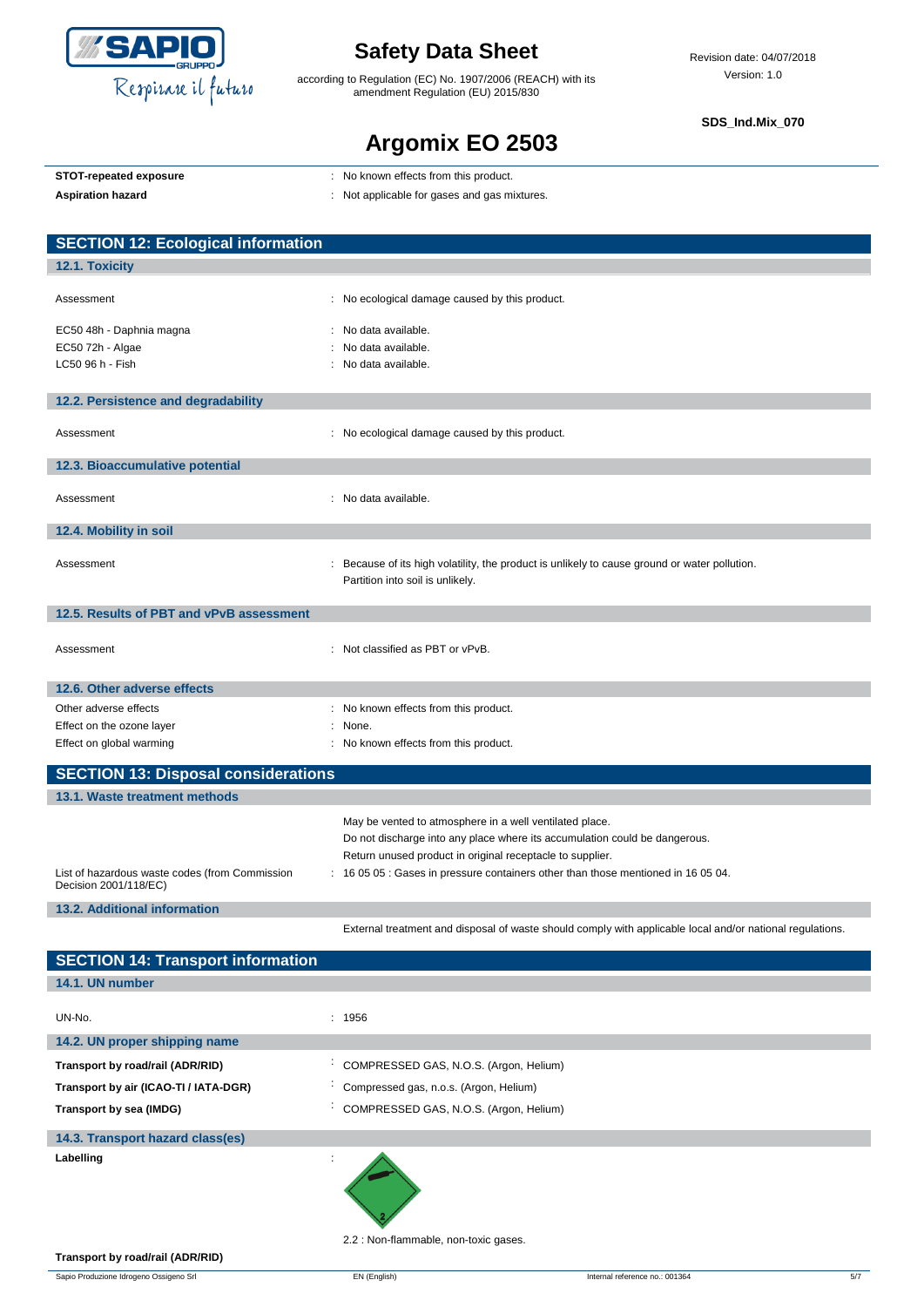

according to Regulation (EC) No. 1907/2006 (REACH) with its amendment Regulation (EU) 2015/830

### **SDS\_Ind.Mix\_070**

## **Argomix EO 2503**

| Class                                                                          |    | : 2                                                                                                                                      |
|--------------------------------------------------------------------------------|----|------------------------------------------------------------------------------------------------------------------------------------------|
| Classification code                                                            |    | : 1A                                                                                                                                     |
| Hazard identification number                                                   | ÷  | 20                                                                                                                                       |
| <b>Tunnel Restriction</b>                                                      |    | : E - Passage forbidden through tunnels of category E                                                                                    |
| Transport by air (ICAO-TI / IATA-DGR)                                          |    |                                                                                                                                          |
| Class / Div. (Sub. risk(s))                                                    |    | : 2.2                                                                                                                                    |
| Transport by sea (IMDG)                                                        |    |                                                                                                                                          |
| Class / Div. (Sub. risk(s))                                                    |    | : 2.2                                                                                                                                    |
| Emergency Schedule (EmS) - Fire                                                |    | $:$ F-C                                                                                                                                  |
| Emergency Schedule (EmS) - Spillage                                            |    | $: S-V$                                                                                                                                  |
| 14.4. Packing group                                                            |    |                                                                                                                                          |
| Transport by road/rail (ADR/RID)                                               | ÷  | Not applicable                                                                                                                           |
| Transport by air (ICAO-TI / IATA-DGR)                                          |    | Not applicable                                                                                                                           |
| Transport by sea (IMDG)                                                        |    | Not applicable                                                                                                                           |
| <b>14.5. Environmental hazards</b>                                             |    |                                                                                                                                          |
| Transport by road/rail (ADR/RID)                                               |    | None.                                                                                                                                    |
| Transport by air (ICAO-TI / IATA-DGR)                                          |    | None.                                                                                                                                    |
| Transport by sea (IMDG)                                                        | ÷. | None.                                                                                                                                    |
| 14.6. Special precautions for user                                             |    |                                                                                                                                          |
| Packing Instruction(s)                                                         |    |                                                                                                                                          |
| Transport by road/rail (ADR/RID)                                               |    | : P200                                                                                                                                   |
| Transport by air (ICAO-TI / IATA-DGR)                                          |    |                                                                                                                                          |
| Passenger and Cargo Aircraft                                                   |    | 200.                                                                                                                                     |
| Cargo Aircraft only                                                            |    | : 200.                                                                                                                                   |
| Transport by sea (IMDG)                                                        |    | : P200                                                                                                                                   |
| Special transport precautions                                                  |    | : Avoid transport on vehicles where the load space is not separated from the driver's compartment.                                       |
|                                                                                |    | Ensure vehicle driver is aware of the potential hazards of the load and knows what to do in the event of an<br>accident or an emergency. |
|                                                                                |    | Before transporting product containers:                                                                                                  |
|                                                                                |    | - Ensure there is adequate ventilation.                                                                                                  |
|                                                                                |    | - Ensure that containers are firmly secured.                                                                                             |
|                                                                                |    | - Ensure container valve is closed and not leaking.                                                                                      |
|                                                                                |    | - Ensure valve outlet cap nut or plug (where provided) is correctly fitted.                                                              |
|                                                                                |    | - Ensure valve protection device (where provided) is correctly fitted.                                                                   |
| 14.7. Transport in bulk according to Annex II of MARPOL 73/78 and the IBC Code |    |                                                                                                                                          |
|                                                                                |    | Not applicable.                                                                                                                          |
| <b>SECTION 15: Regulatory information</b>                                      |    |                                                                                                                                          |
|                                                                                |    | 15.1 Safety, health and environmental regulations/legislation specific for the substance or mixture                                      |
| <b>EU-Regulations</b>                                                          |    |                                                                                                                                          |
| Restrictions on use                                                            |    | : None.                                                                                                                                  |
| Seveso Directive : 2012/18/EU (Seveso III)                                     |    | : Not covered.                                                                                                                           |
| <b>National regulations</b><br>National legislation                            |    | : Ensure all national/local regulations are observed.                                                                                    |
|                                                                                |    |                                                                                                                                          |

| A CSA does not need to be carried out for this product. |  |                                                                                                              |  |  |
|---------------------------------------------------------|--|--------------------------------------------------------------------------------------------------------------|--|--|
| <b>SECTION 16: Other information</b>                    |  |                                                                                                              |  |  |
| Indication of changes                                   |  | Revised safety data sheet in accordance with commission regulation (EU) No 453/2010.                         |  |  |
| Abbreviations and acronyms                              |  | : ATE: Acute Toxicity Estimate                                                                               |  |  |
|                                                         |  | CLP - Classification Labelling Packaging Regulation; Regulation (EC) No 1272/2008                            |  |  |
|                                                         |  | REACH - Registration, Evaluation, Authorisation and Restriction of Chemicals Regulation (EC) No<br>1907/2006 |  |  |
|                                                         |  | EINECS: European Inventory of Existing Commercial Chemical Substances                                        |  |  |
|                                                         |  | <b>CAS: Chemical Abstract Service</b>                                                                        |  |  |

**15.2. Chemical safety assessment**